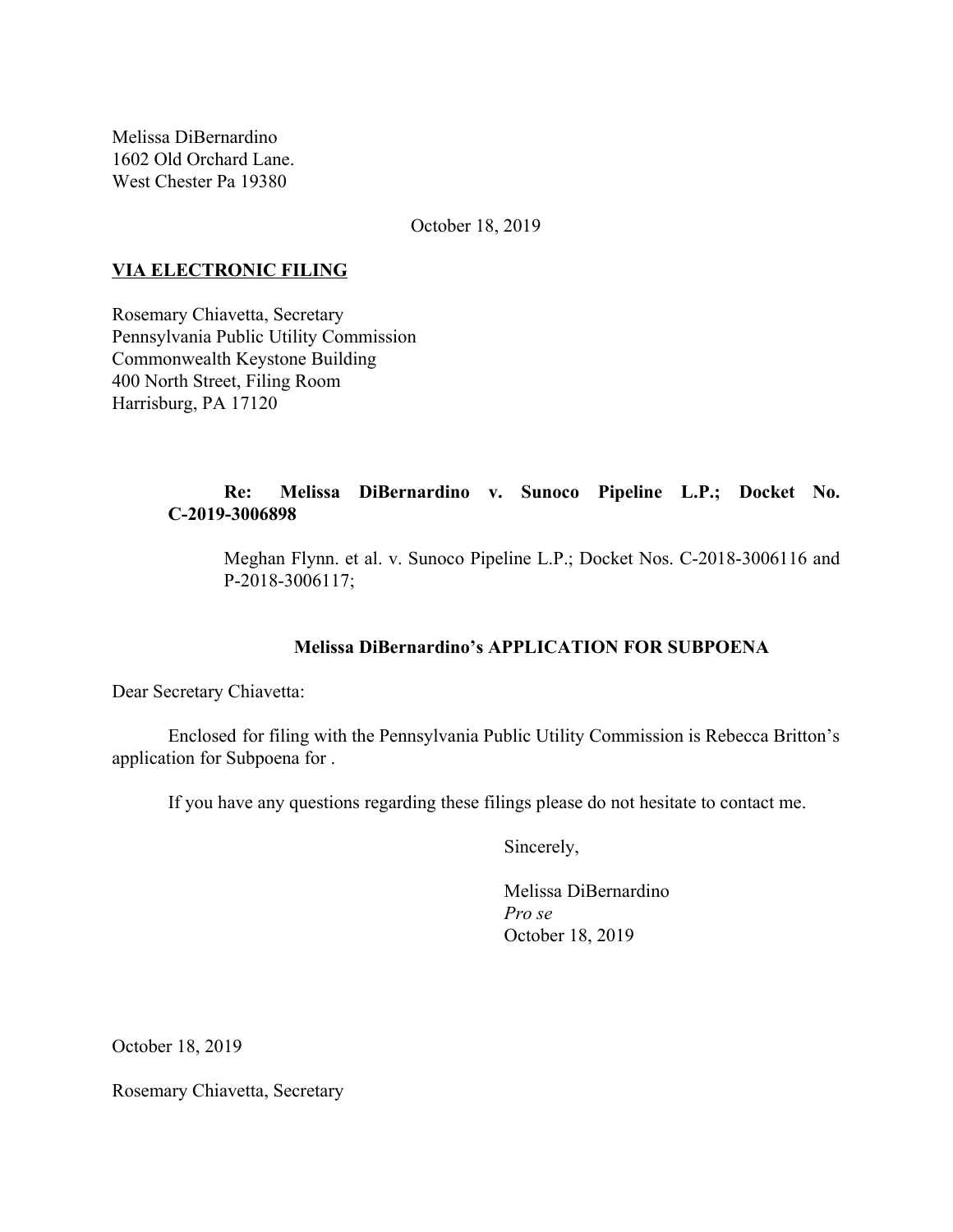Pennsylvania Public Utility Commission Commonwealth Keystone Building 400 North Street, Filing Room Harrisburg, PA 17120

## **BEFORE THE PENNSYLVANIA PUBLIC UTILITY COMMISSION**

| <b>Melissa DiBernardino</b><br>1602 Old Orchard Lane<br>West Chester Pa 19380<br>Complainant |                | Docket No. C-2018-3005025 |
|----------------------------------------------------------------------------------------------|----------------|---------------------------|
| <b>Consolidated</b><br><b>MEGAN FLYNN</b> et al                                              | ٠<br>$\bullet$ | Docket Nos.C-2018-3006116 |
| V.                                                                                           |                |                           |
| <b>SUNOCO PIPELINE L.P.,</b><br>Respondent.                                                  |                |                           |

# **Notice to Respond or Object**

I, Melissa DiBernardino, a Pro Se Complainant, filed an application for a subpoena in accordance with Pa Code 52 § 5.421.

While I am not anticipating objections as Margaret Egan has not been objected to from my original list, I am required to provide notice to respond. I would ask that any responses are within 7 days in accordance with Judge Barnes prehearing conference order.

*Respectfully Submitted*,

Melissa DiBernardino

October 18, 2019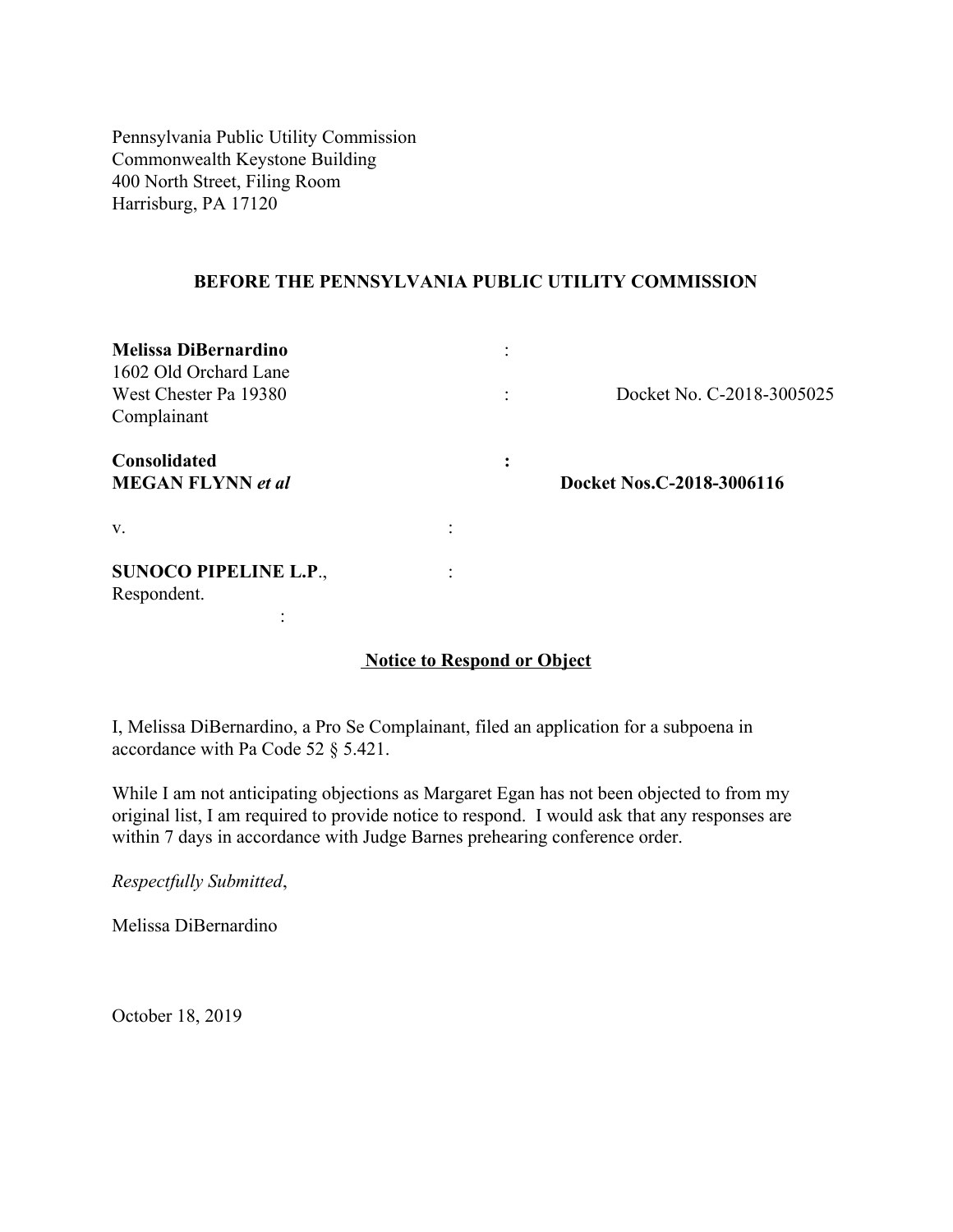## **BEFORE THE PENNSYLVANIA PUBLIC UTILITY COMMISSION**

| <b>Rebecca Britton</b>       |   |                           |
|------------------------------|---|---------------------------|
| 211 Andover Dr.              |   |                           |
| Exton, PA 19341              | ٠ | Docket No. C-2019-3006898 |
| Complainant                  |   |                           |
| Consolidated                 |   |                           |
| MEGAN FLYNN et al            |   | Docket Nos.C-2018-3006116 |
| $V_{\cdot}$                  |   |                           |
| <b>SUNOCO PIPELINE L.P.,</b> |   |                           |
| Respondent.                  |   |                           |

Your Honor,

Please accept my application in writing for the following subpoena to be issued;

# **Margaret Egan, Saints Peter & Paul School Principal**

Will testify to school emergency plans, communication with Sunoco/Energy Transfer and other information consistent with my complaint.

1327 E Boot Rd West Chester, PA 19380 (610) 696.1000

Respectfully,

Melissa DiBernardino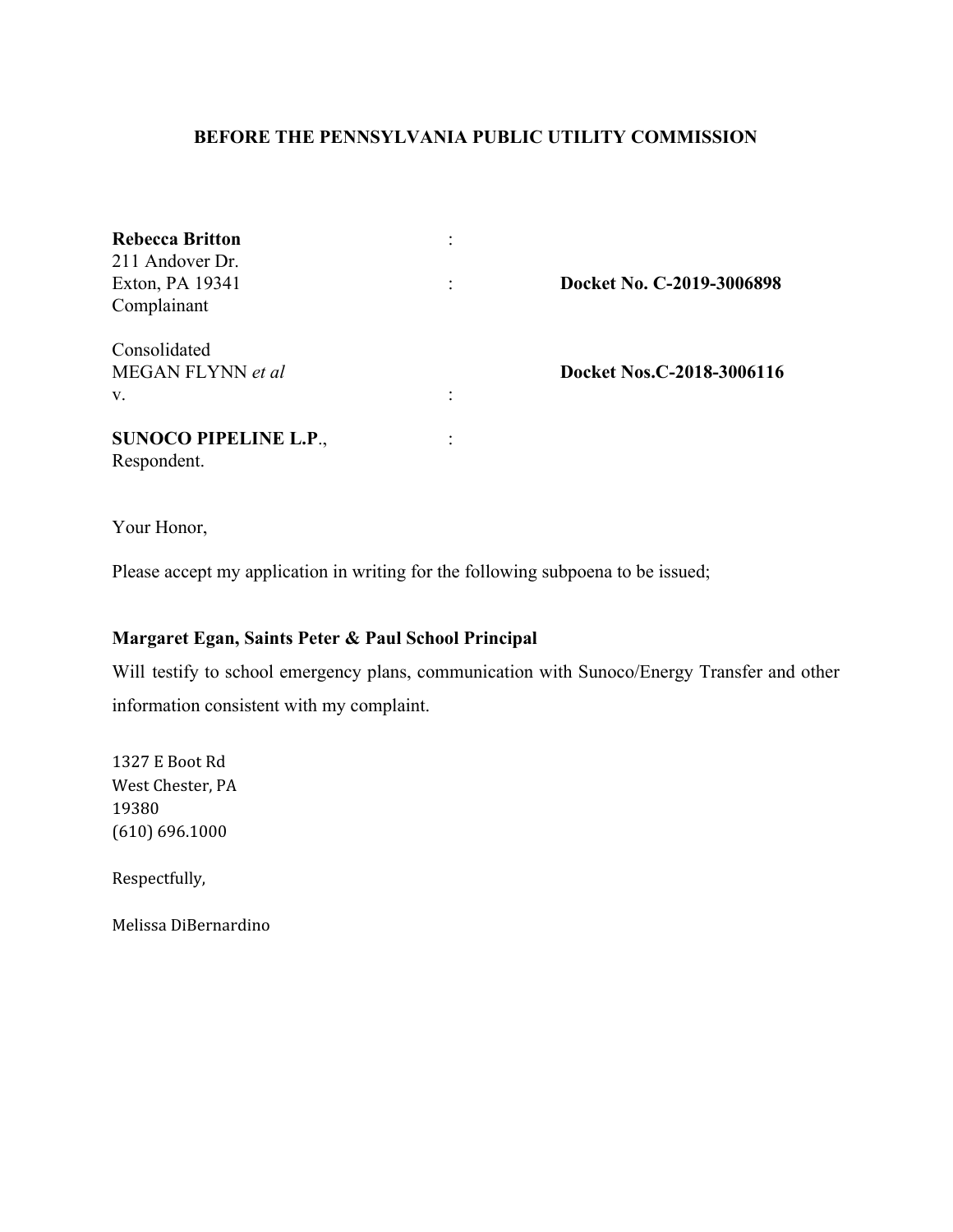Thomas J. Sniscak, Esq [tjsniscak@hmslegal.com](mailto:tjsniscak@hmslegal.com)

Kevin J. McKeon [kjmckeon@hmslegal.com](mailto:kjmckeon@hmslegal.com)

Whitney E. Snyder [@hmslegal.com](mailto:wesnyder@hmslegal.com)

Robert D. Fox, Esq. Neil S. Witkes, Esp. Diana A. Silva, Esq. [rfox@mankogold.com](mailto:rfox@mankogold.com) [nwitkes@mankogold.com](mailto:nwitkes@mankogold.com) [dsilva@mankogold.com](mailto:dsilva@mankogold.com)

Michael Bomstein [mbomstein@gmail.com](mailto:mbomstein@gmail.com)

Anthony D. Kanagy, Esquire Garrett P. Lent, Esquire [akanazy@postschell.com](mailto:akanazy@postschell.com) [glent@postschell.com](mailto:glent@postschell.com)

Rich Raiders, Esq. [rich@raiderslaw.com](mailto:rich@raiderslaw.com)

Vince M. Pompo, Esq. Guy. A. Donatelli, Esq Alex J. Baumler, Esq. [vpompo@lambmcerlane.com](mailto:vpompo@lambmcerlane.com) [Gdonatelli@lambmcerlane.com](mailto:Gdonatelli@lambmcerlane.com)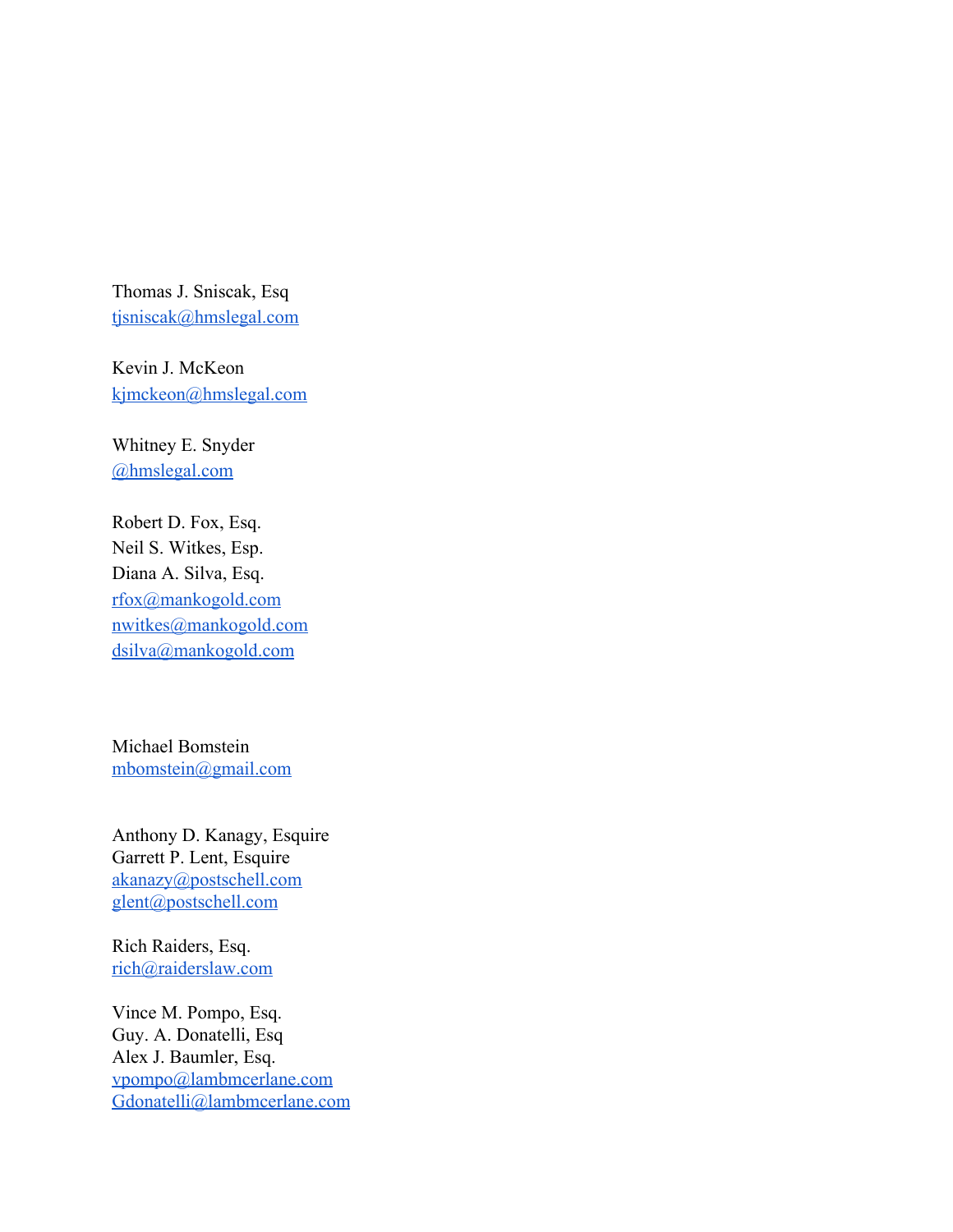#### [abaumler@lambmcerlane.com](mailto:abaumler@lambmcerlane.com)

Margaret A. Morris, Esq. [mmorris@regerlaw.com](mailto:mmorris@regerlaw.com)

Leah Rotenberg, Esq. [rotenberg@mcr-attorneys.com](mailto:rotenberg@mcr-attorneys.com)

Mark L. Freed [mlf@curtinheefner.com](mailto:mlf@curtinheefner.com)

James R. Flandreau [jflandreau@pfblaw.com](mailto:jflandreau@pfblaw.com)

David J. Brooman Richard Sokorai Mark R. Fischer [dbrooman@highswartz.com](mailto:dbrooman@highswartz.com) [rsokorai@highswartz.com](mailto:rsokorai@highswartz.com) [mfischer@highswartz.com](mailto:mfischer@highswartz.com)

Thomas Casey [tcaseylegal@gmail.com](mailto:tcaseylegal@gmail.com)

Josh Maxwell [jmaxwell@downingtown.org](mailto:jmaxwell@downingtown.org)

Laura Obenski [ljobenski@gmail.com](mailto:ljobenski@gmail.com)

Stephanie M. Wimer [stwimer@pa.gov](mailto:stwimer@pa.gov)

Michael Maddren, Esq. Patricia Sons Biswanger, Esq. [maddrenM@co.delaware.pa.us](mailto:maddrenM@co.delaware.pa.us) [patbiswanger@gmail.com](mailto:patbiswanger@gmail.com)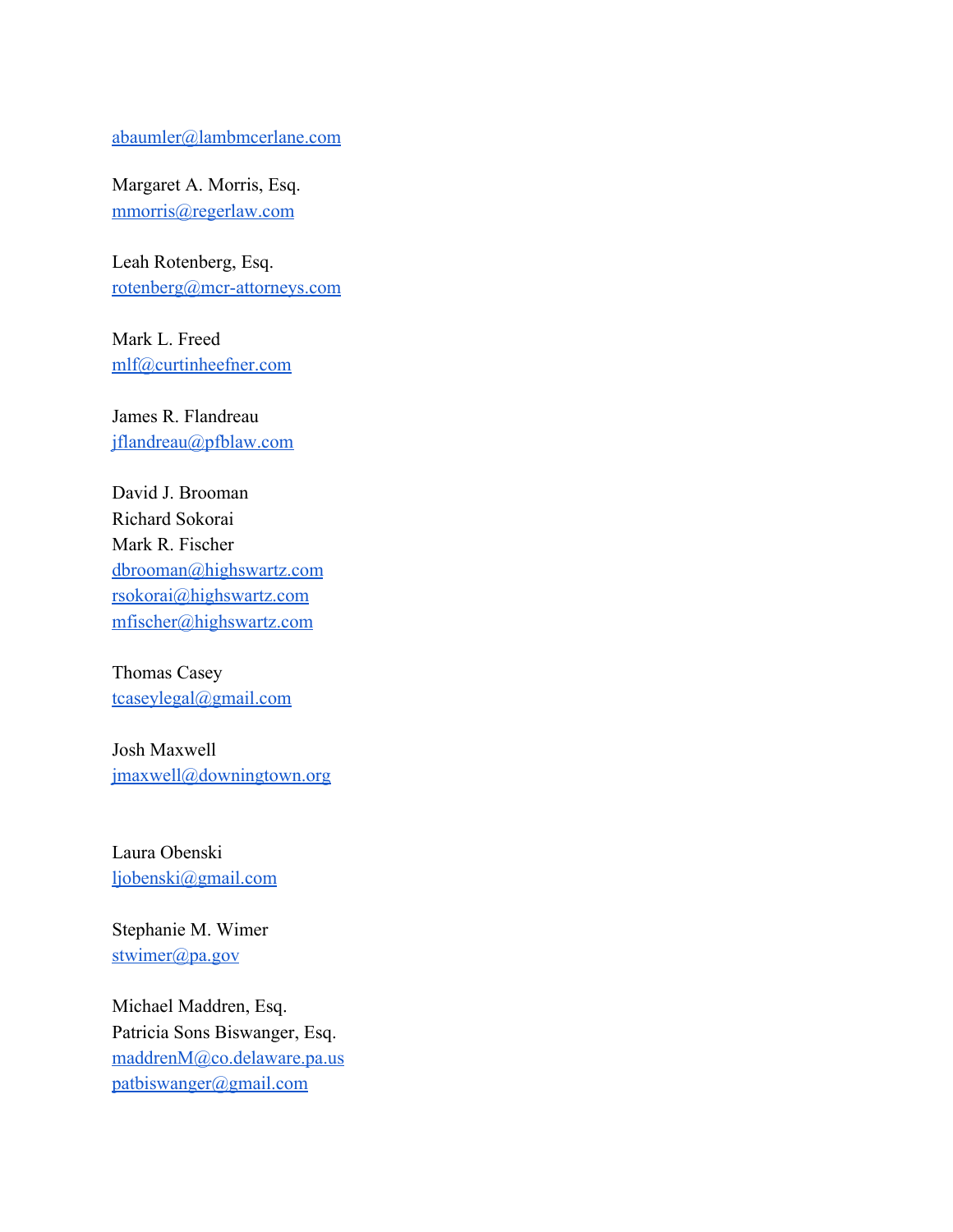James C. Dalton, Esq. [jdalton@utbf.com](mailto:jdalton@utbf.com)

Melissa DiBernardino [lissdibernardino@gmail.com](mailto:lissdibernardino@gmail.com)

Virginia Marcille-Kerslake [vkerslake@gmail.com](mailto:vkerslake@gmail.com)

James J. Byrne, Esq. Kelly S. Sullivan, Esq. [jjbyrne@mbmlawoffice.com](mailto:jjbyrne@mbmlawoffice.com) [ksullivan@mbmlawoffice.com](mailto:ksullivan@mbmlawoffice.com)

Honorable Elizabeth Barnes [ebarnes@pa.gov](mailto:ebarnes@pa.gov)

Lluca Britton

Rebecca Britton Pro se September 24, 2019

### **VERIFICATION**

I, Rebecca Britton, hereby state that the facts above set forth are true and correct (or are true and correct to the best of my knowledge, information and belief) and that I expect to be able to prove